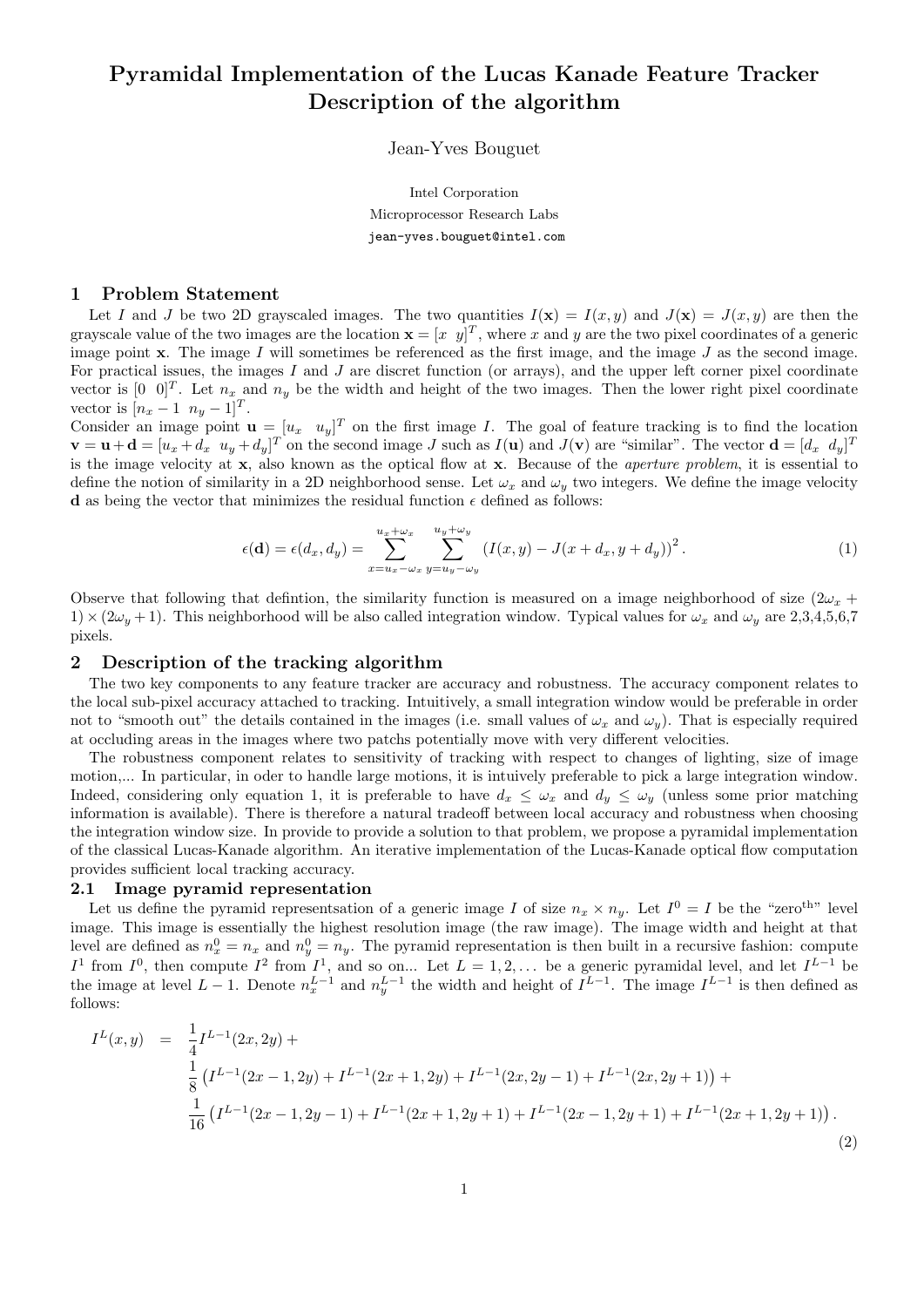For simplicity in the notation, let us define dummy image values one pixel around the image  $I^{L-1}$  (for  $0 \le x \le n_x^{L-1}-1$ ) and  $0 \le y \le n_y^{L-1} - 1$ :

$$
\begin{array}{rcl} I^{L-1}(-1,y) & \doteq & I^{L-1}(0,y), \\ I^{L-1}(x,-1) & \doteq & I^{L-1}(x,0), \\ I^{L-1}(n_x^{L-1},y) & \doteq & I^{L-1}(n_x^{L-1}-1,y), \\ I^{L-1}(x,n_y^{L-1}) & \doteq & I^{L-1}(x,n_y^{L-1}-1), \\ I^{L-1}(n_x^{L-1},n_y^{L-1}) & \doteq & I^{L-1}(n_x^{L-1}-1,n_y^{L-1}-1). \end{array}
$$

Then, equation 2 is only defined for values of x and y such that  $0 \leq 2x \leq n_x^{L-1} - 1$  and  $0 \leq 2y \leq n_y^{L-1} - 1$ . Therefore, the width  $n_x^L$  and height  $n_y^L$  of  $I^L$  are the largest integers that satisfy the two conditions:

$$
n_x^L \le \frac{n_x^{L-1} + 1}{2}, \tag{3}
$$

$$
n_y^L \leq \frac{n_y^{L-1} + 1}{2}.\tag{4}
$$

Equations  $(2)$ ,  $(3)$  and  $(4)$  are used to construct recursively the pyramidal representations of the two images I and J:  $\{I^L\}_{L=0,\dots,L_m}$  and  $\{J^L\}_{L=0,\dots,L_m}$ . The value  $L_m$  is the height of the pyramid (picked heuristically). Practical values of  $L_m$  are 2,3,4. For typical image sizes, it makes no sense to go above a level 4. For example, for an image  $I$ of size  $640 \times 480$ , the images  $I^1$ ,  $I^2$ ,  $I^3$  and  $I^4$  are of respective sizes  $320 \times 240$ ,  $160 \times 120$ ,  $80 \times 60$  and  $40 \times 30$ . Going beyond level 4 does not make much sense in most cases. The central motivation behind pyramidal representation is to be able to handle large pixel motions (larger than the integration window sizes  $\omega_x$  and  $\omega_y$ ). Therefore the pyramid height  $(L_m)$  should also be picked appropriately according to the maximum expected optical flow in the image. The next section describing the tracking operation in detail we let us understand that concept better. Final observation: equation 2 suggests that the lowpass filter  $[1/4 \ 1/2 \ 1/4] \times [1/4 \ 1/2 \ 1/4]^T$  is used for image anti-aliasing before image subsampling. In practice however (in the C code) a larger anti-aliasing filter kernel is used for pyramid construction  $[1/16 \ 1/4 \ 3/8 \ 1/4 \ 1/16] \times [1/16 \ 1/4 \ 3/8 \ 1/4 \ 1/16]^T$ . The formalism remains the same.

#### 2.2 Pyramidal Feature Tracking

Recall the goal of feature tracking: for a given point **u** in image I, find its corresponding location  $\mathbf{v} = \mathbf{u} + \mathbf{d}$  in image  $J$ , or alternatively find its pixel displacement vector  $\bf d$  (see equation 1).

For  $L = 0, ..., L_m$ , define  $\mathbf{u}^L = [u_x^L \ u_y^L]$ , the corresponding coordinates of the point **u** on the pyramidal images  $I<sup>L</sup>$ . Following our definition of the pyramid representation equations (2), (3) and (4), the vectors  $\mathbf{u}^{L}$  are computed as follows:

$$
\mathbf{u}^L = \frac{\mathbf{u}}{2^L}.\tag{5}
$$

The division operation in equation 5 is applied to both coordinates independently (so will be the multiplication operations appearing in subsequent equations). Observe that in particular,  $\mathbf{u}^0 = \mathbf{u}$ .

The overall pyramidal tracking algorithm proceeds as follows: first, the optical flow is comptuted at the deepest pyramid level  $L_m$ . Then, the result of the that computation is propagated to the upper level  $L_m - 1$  in a form of an initial guess for the pixel displacement (at level  $L_m - 1$ ). Given that initial guess, the refined optical flow is computed at level  $L_m - 1$ , and the result is propagated to level  $L_m - 2$  and so on up to the level 0 (the original image).

Let us now describe the recursive operation between two generics levels  $L + 1$  and L in more mathematical details. Assume that an initial guess for optical flow at level L,  $\mathbf{g}^L = [g_x^L \ g_y^L]^T$  is available from the computations done from level  $L_m$  to level  $L+1$ . Then, in order to compute the optical flow at level L, it is necessary to find the residual pixel displacement vector  $\mathbf{d}^L = [d_x^L \, d_y^L]^T$  that minimizes the new image matching error function  $\epsilon^L$ :

$$
\epsilon^{L}(\mathbf{d}^{L}) = \epsilon^{L}(d_{x}^{L}, d_{y}^{L}) = \sum_{x=u_{x}^{L} - \omega_{x}}^{u_{x}^{L} + \omega_{x}} \sum_{y=u_{y}^{L} - \omega_{y}}^{u_{y}^{L} + \omega_{y}} \left(I^{L}(x, y) - J^{L}(x + g_{x}^{L} + d_{x}^{L}, y + g_{y}^{L} + d_{y}^{L})\right)^{2}.
$$
\n(6)

Observe that the window of integration is of constant size  $(2\omega_x + 1) \times (2\omega_y + 1)$  for all values of L. Notice that the initial guess flow vector  $g^L$  is used to pre-translate the image patch in the second image J. That way, the residual flow vector  $\mathbf{d}^L = [d_x^L \, d_y^L]^T$  is small and therefore easy to compute through a standard Lucas Kanade step.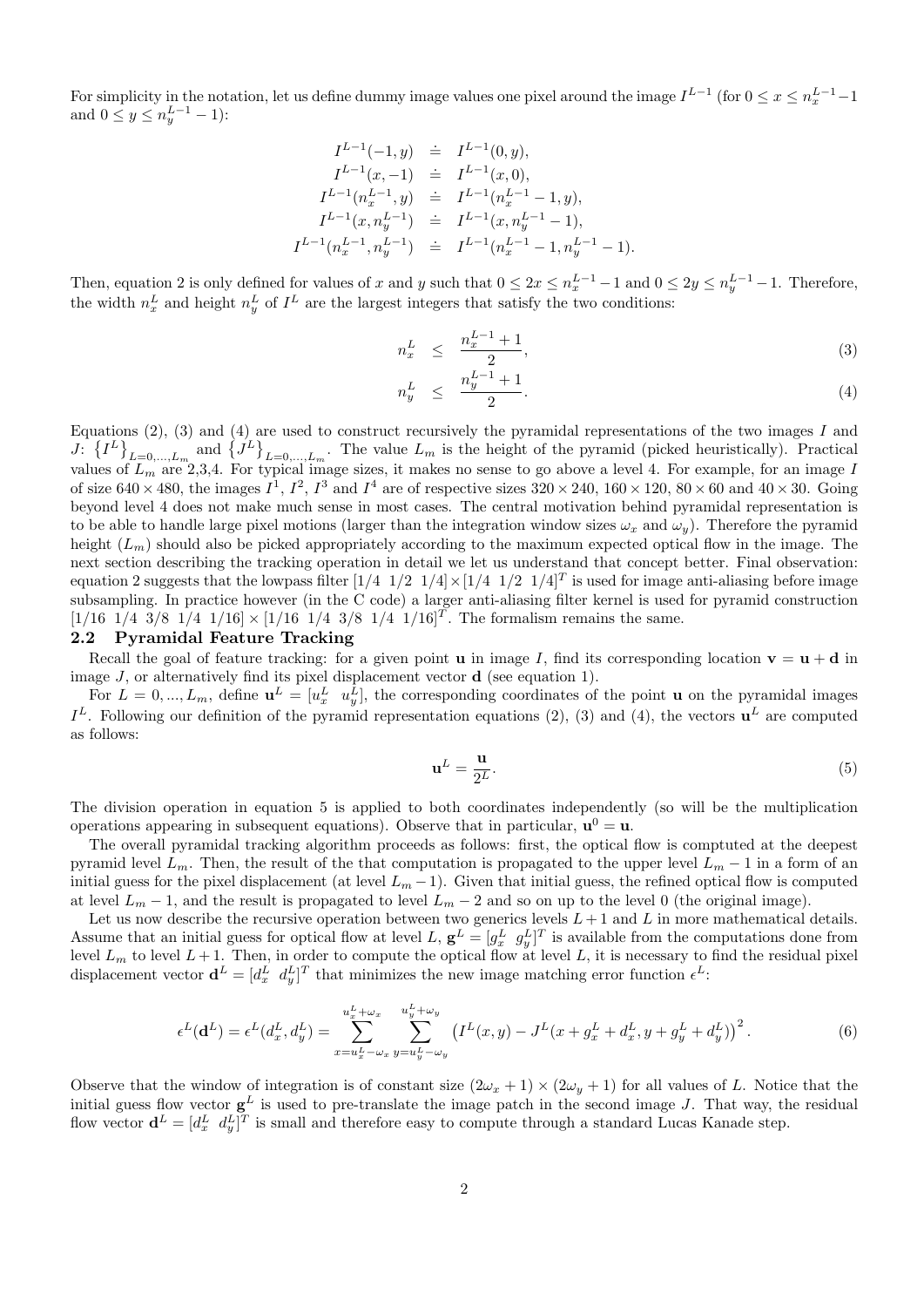The details of computation of the residual optical flow  $\mathbf{d}^L$  will be described in the next section 2.3. For now, let us assume that this vector is computed (to close the main loop of the algorithm). Then, the result of this computation is propagated to the next level  $L-1$  by passing the new initial guess  $g^{L-1}$  of expression:

$$
\mathbf{g}^{L-1} = 2(\mathbf{g}^{\mathbf{L}} + \mathbf{d}^{L}).\tag{7}
$$

The next level optical flow residual vector  $\mathbf{d}^{L-1}$  is then computed through the same procedure. This vector, computed by optical flow computation (decribed in Section 2.3), minimizes the functional  $\epsilon^{L-1}(\mathbf{d}^{L-1})$  (equation 6). This procedure goes on until the finest image resolution is reached  $(L = 0)$ . The algorithm is initialized by setting the initial guess for level  $L_m$  to zero (no initial guess is available at the deepest level of the pyramid):

$$
\mathbf{g}^{L_m} = \begin{bmatrix} 0 & 0 \end{bmatrix}^T. \tag{8}
$$

The final optical flow solution  $\bf d$  (refer to equation 1) is then available after the finest optical flow computation:

$$
\mathbf{d} = \mathbf{g}^0 + \mathbf{d}^0. \tag{9}
$$

Observe that this solution may be expressed in the following extended form:

$$
\mathbf{d} = \sum_{L=0}^{L_m} 2^L \mathbf{d}^L.
$$
 (10)

The clear advantage of a pyramidal implementation is that each residual optical flow vector  $\mathbf{d}^L$  can be kept very small while computing a large overall pixel displacement vector **d**. Assuming that each elementary optical flow computation step can handle pixel motions up to  $d_{\text{max}}$ , then the overall pixel motion that the pyramidal implementation can handle becomes  $d_{\text{max final}} = (2^{L_m+1} - 1) d_{\text{max}}$ . For example, for a pyramid depth of  $L_m = 3$ , this means a maximum pixel displacement gain of 15! This enables large pixel motions, while keeping the size of the integration window relatively small.

# 2.3 Iterative Optical Flow Computation (Iterative Lucas-Kanade)

Let us now describe the core optical flow computation. At every level  $L$  in the pyramid, the goal is finding the vector  $\mathbf{d}^L$  that minimizes the matching function  $\epsilon^L$  defined in equation 6. Since the same type of operation is performed for all levels  $L$ , let us now drop the superscripts  $L$  and define the new images  $A$  and  $B$  as follows:

$$
\forall (x, y) \in [p_x - \omega_x - 1, p_x + \omega_x + 1] \times [p_y - \omega_y - 1, p_y + \omega_y + 1],
$$
  

$$
A(x, y) \doteq I^L(x, y),
$$
\n(11)

 $\forall (x, y) \in [p_x - \omega_x, p_x + \omega_x] \times [p_y - \omega_y, p_y + \omega_y],$ 

$$
B(x, y) \doteq J^{L}(x + g_{x}^{L}, y + g_{y}^{L}).
$$
\n(12)

Observe that the domains of definition of  $A(x, y)$  and  $B(x, y)$  are slightly different. Indeed,  $A(x, y)$  is defined over a window of size  $(2\omega_x + 3) \times (2\omega_y + 3)$  instead of  $(2\omega_x + 1) \times (2\omega_y + 1)$ . This difference will become clear when computing spatial derivatives of  $A(x, y)$  using the central difference operator (eqs. 19 and 20). For clarity purposes, let us change the name of the displacement vector  $\overline{\nu} = [\nu_x \quad \nu_y]^T = \mathbf{d}^L$ , as well as the image position vector  $\mathbf{p} = [p_x \quad p_y]^T = \mathbf{u}^L$ . Following that new notation, the goal is to find the displacement vector  $\overline{\nu} = [\nu_x \ \nu_y]^T$  that minimizes the matching function:

$$
\varepsilon(\overline{\nu}) = \varepsilon(\nu_x, \nu_y) = \sum_{x=p_x - \omega_x}^{p_x + \omega_x} \sum_{y=p_y - \omega_y}^{p_y + \omega_y} \left( A(x, y) - B(x + \nu_x, y + \nu_y) \right)^2.
$$
\n(13)

A standard iterative Lucas-Kanade may be applied for that task. At the optimimum, the first derivative of  $\varepsilon$  with respect to  $\overline{\nu}$  is zero:

$$
\left. \frac{\partial \varepsilon(\overline{\nu})}{\partial \overline{\nu}} \right|_{\overline{\nu} = \overline{\nu}_{\text{opt}}} = [0 \ 0]. \tag{14}
$$

After expansion of the derivative, we obtain:

$$
\frac{\partial \varepsilon(\overline{\nu})}{\partial \overline{\nu}} = -2 \sum_{x=p_x - \omega_x}^{p_x + \omega_x} \sum_{y=p_y - \omega_y}^{p_y + \omega_y} (A(x, y) - B(x + \nu_x, y + \nu_y)) \cdot \left[ \frac{\partial B}{\partial x} \frac{\partial B}{\partial y} \right]. \tag{15}
$$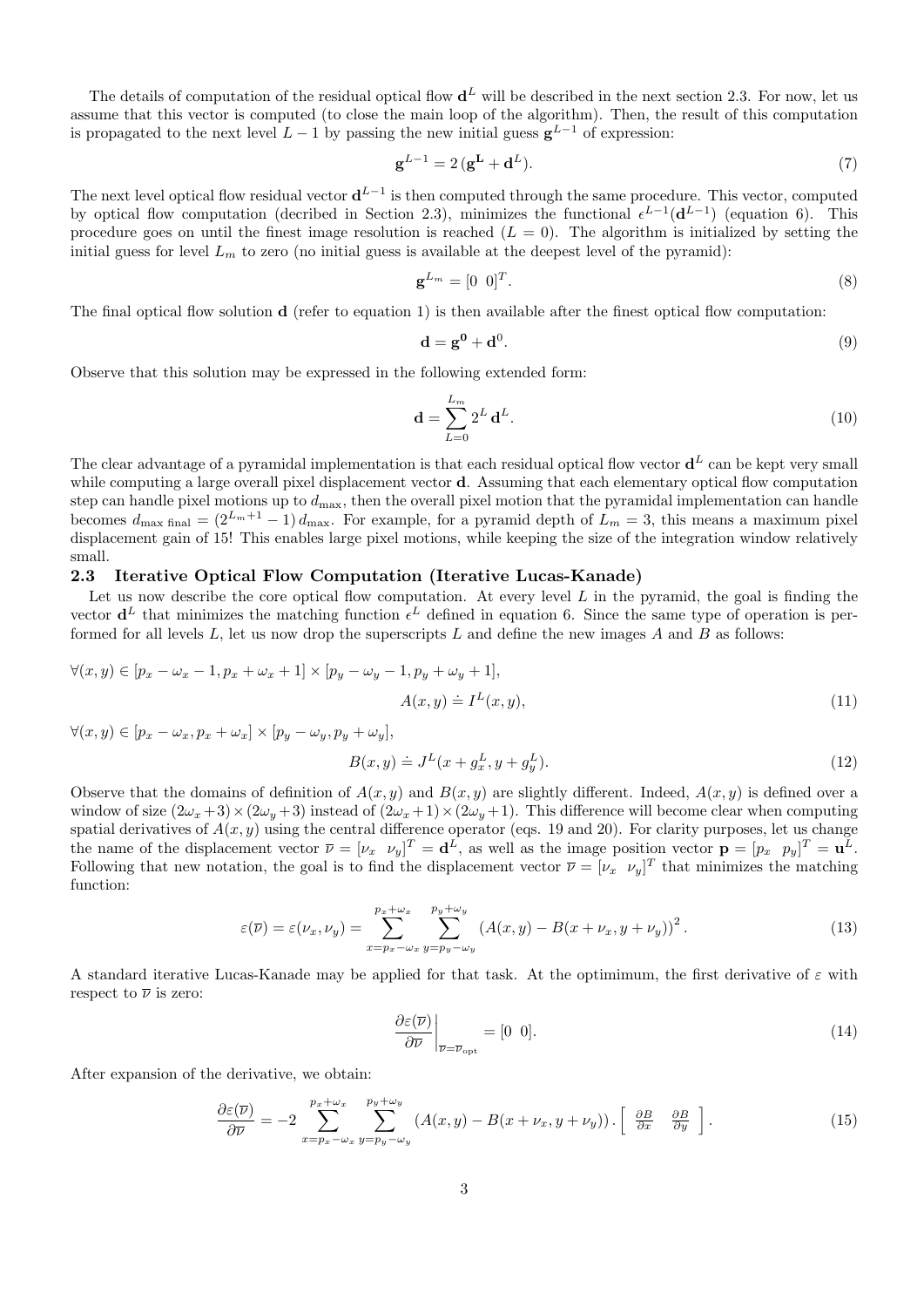Let us now substitute  $B(x + \nu_x, y + \nu_y)$  by its first order Taylor expansion about the point  $\overline{\nu} = \begin{bmatrix} 0 & 0 \end{bmatrix}^T$  (this has a good chance to be a valid approximation since we are expecting a small displacement vector, thanks to the pyramidal scheme):

$$
\frac{\partial \varepsilon(\overline{\nu})}{\partial \overline{\nu}} \approx -2 \sum_{x=p_x - \omega_x}^{p_x + \omega_x} \sum_{y=p_y - \omega_y}^{p_y + \omega_y} \left( A(x, y) - B(x, y) - \begin{bmatrix} \frac{\partial B}{\partial x} & \frac{\partial B}{\partial y} \end{bmatrix} \overline{\nu} \right) \cdot \begin{bmatrix} \frac{\partial B}{\partial x} & \frac{\partial B}{\partial y} \end{bmatrix}.
$$
 (16)

Observe that the quatity  $A(x, y) - B(x, y)$  can be interpreted as the temporal image derivative at the point  $[x \ y]^T$ :

$$
\forall (x,y) \in [p_x - \omega_x, p_x + \omega_x] \times [p_y - \omega_y, p_y + \omega_y],
$$

$$
\delta I(x, y) \doteq A(x, y) - B(x, y). \tag{17}
$$

The matrix  $\begin{bmatrix} \frac{\partial B}{\partial x} & \frac{\partial B}{\partial y} \end{bmatrix}$  is merely the image gradient vector. Let's make a slight change of notation:

$$
\nabla I = \left[ \begin{array}{c} I_x \\ I_y \end{array} \right] \doteq \left[ \begin{array}{cc} \frac{\partial B}{\partial x} & \frac{\partial B}{\partial y} \end{array} \right]^T. \tag{18}
$$

Observe that the image derivatives  $I_x$  and  $I_y$  may be computed directly from the first image  $A(x, y)$  in the  $(2\omega_x +$ 1)  $\times$  (2 $\omega_y$  + 1) neighborhood of the point **p** independently from the second image  $B(x, y)$  (the importance of this observation will become apparent later on when describing the iterative version of the flow computation). If a central difference operator is used for derivative, the two derivative images have the following expression:

$$
\forall (x,y) \in [p_x - \omega_x, p_x + \omega_x] \times [p_y - \omega_y, p_y + \omega_y],
$$

$$
I_x(x,y) = \frac{\partial A(x,y)}{\partial x} = \frac{A(x+1,y) - A(x-1,y)}{2},\tag{19}
$$

$$
I_y(x,y) = \frac{\partial A(x,y)}{\partial y} = \frac{A(x,y+1) - A(x,y-1)}{2}.
$$
\n
$$
(20)
$$

In practice, the Sharr operator is used for computing image derivatives (very similar to the central difference operator). Following this new notation, equation 16 may be written:

$$
\frac{1}{2} \frac{\partial \varepsilon(\overline{\nu})}{\partial \overline{\nu}} \approx \sum_{x=p_x - \omega_x}^{p_x + \omega_x} \sum_{y=p_y - \omega_y}^{p_y + \omega_y} (\nabla I^T \overline{\nu} - \delta I) \nabla I^T,
$$
\n(21)

$$
\frac{1}{2} \left[ \frac{\partial \varepsilon(\overline{\nu})}{\partial \overline{\nu}} \right]^T \approx \sum_{x=p_x - \omega_x}^{p_x + \omega_x} \sum_{y=p_y - \omega_y}^{p_y + \omega_y} \left( \left[ \begin{array}{cc} I_x^2 & I_x I_y \\ I_x I_y & I_y^2 \end{array} \right] \overline{\nu} - \left[ \begin{array}{c} \delta I I_x \\ \delta I I_y \end{array} \right] \right). \tag{22}
$$

Denote

$$
G \doteq \sum_{x=p_x-\omega_x}^{p_x+\omega_x} \sum_{y=p_y-\omega_y}^{p_y+\omega_y} \left[ \begin{array}{cc} I_x^2 & I_x I_y \\ I_x I_y & I_y^2 \end{array} \right] \quad \text{and} \quad \bar{b} \doteq \sum_{x=p_x-\omega_x}^{p_x+\omega_x} \sum_{y=p_y-\omega_y}^{p_y+\omega_y} \left[ \begin{array}{c} \delta I I_x \\ \delta I I_y \end{array} \right]. \tag{23}
$$

Then, equation 22 may be written:

$$
\frac{1}{2} \left[ \frac{\partial \varepsilon(\overline{\nu})}{\partial \overline{\nu}} \right]^T \approx G \, \overline{\nu} - \overline{b}.\tag{24}
$$

Therefore, following equation 14, the optimimum optical flow vector is

$$
\overline{\nu}_{\rm opt} = G^{-1} \overline{b}.\tag{25}
$$

This expression is valid only if the matrix G is invertible. That is equivalent to saying that the image  $A(x, y)$  contains gradient information in both  $x$  and  $y$  directions in the neighborhood of the point  $\bf{p}$ .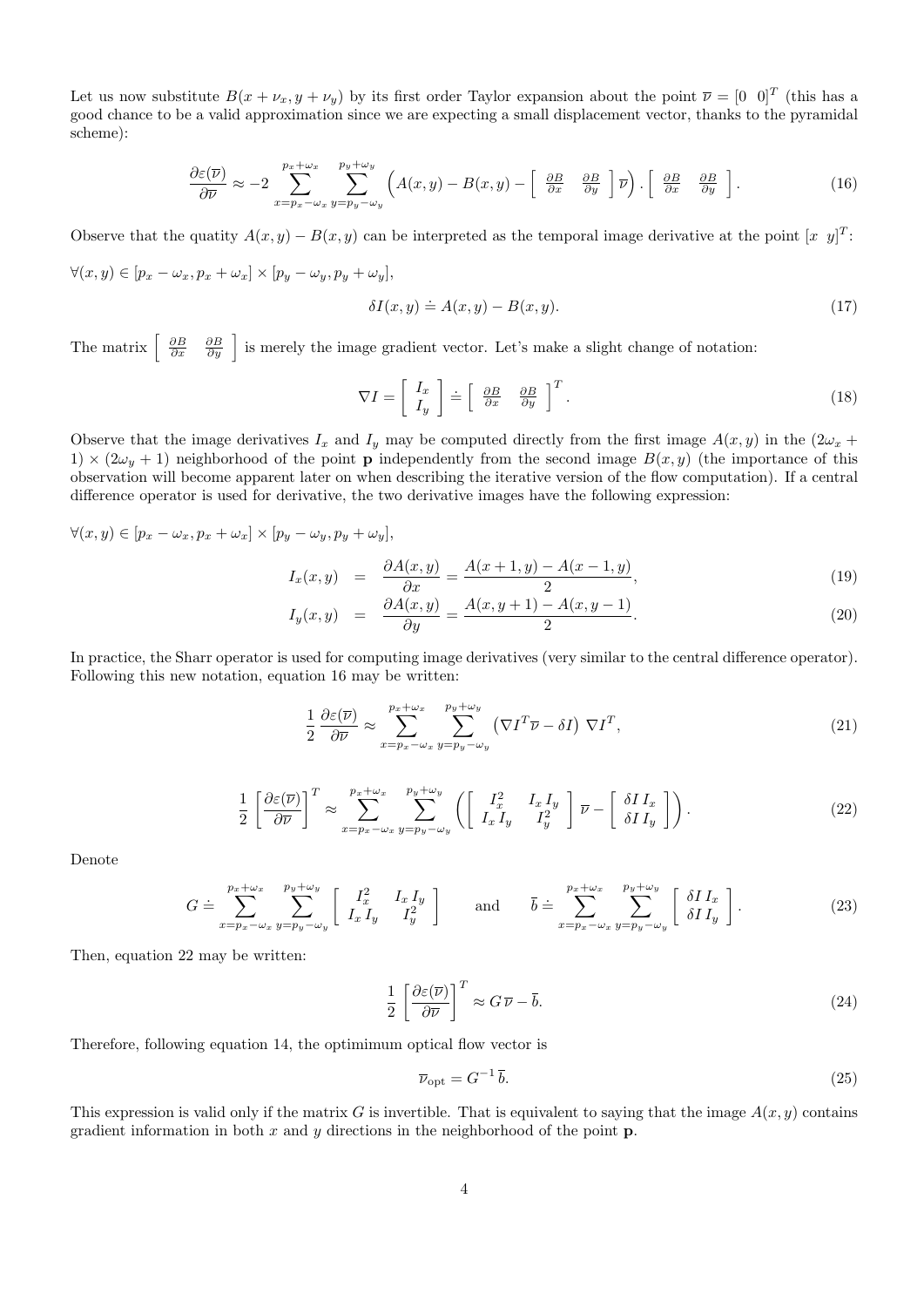This is the standard Lucas-Kanade optical flow equation, which is valid only if the pixel displacement is small (in order ot validate the first order Taylor expansion). In practice, to get an accurate solution, is is necessary to iterate multiple times on this scheme (in a Newton-Raphson fashion).

Now that we have introduced the mathematical background, let us give the details of the iterative version of the algorithm. Recall the goal: find the vector  $\overline{\nu}$  that minimizes the error functional  $\varepsilon(\overline{\nu})$  introduced in equation 13.

Let  $k$  be the iterative index, initialized to 1 at the very first iteration. Let us describe the algorithm recursively: at a generic iteration  $k \geq 1$ , assume that the previous computations from iterations  $1, 2, \ldots, k-1$  provide an initial guess  $\overline{\nu}^{k-1} = [\nu_x^{k-1} \ \nu_x^{k-1}]^T$  for the pixel displacement  $\overline{\nu}$ . Let  $B_k$  be the new translated image according to that initial guess  $\overline{\nu}^{k-1}$ :

$$
\forall (x, y) \in [p_x - \omega_x, p_x + \omega_x] \times [p_y - \omega_y, p_y + \omega_y],
$$
  

$$
B_k(x, y) = B(x + \nu_x^{k-1}, y + \nu_y^{k-1}).
$$
 (26)

The goal is then to compute the residual pixel motion vector  $\bar{\eta}^k = [\eta_x^k \ \eta_y^k]$  that minimizes the error function

$$
\varepsilon^{k}(\overline{\eta}^{k}) = \varepsilon(\eta_{x}^{k}, \eta_{y}^{k}) = \sum_{x=p_{x}-\omega_{x}}^{p_{x}+\omega_{x}} \sum_{y=p_{y}-\omega_{y}}^{p_{y}+\omega_{y}} (A(x,y) - B_{k}(x+\eta_{x}^{k}, y+\eta_{y}^{k}))^{2}.
$$
\n(27)

The solution of this minimization may be computed through a one step Lucas-Kanade optical flow computation (equation 25)

$$
\overline{\eta}^k = G^{-1} \,\overline{b}_k,\tag{28}
$$

where the  $2 \times 1$  vector  $\overline{b}_k$  is defined as follows (also called image mismatch vector):

$$
\overline{b}_k = \sum_{x=p_x - \omega_x}^{p_x + \omega_x} \sum_{y=p_y - \omega_y}^{p_y + \omega_y} \left[ \begin{array}{c} \delta I_k(x, y) I_x(x, y) \\ \delta I_k(x, y) I_y(x, y) \end{array} \right],
$$
\n(29)

where the  $k^{\text{th}}$  image difference  $\delta I_k$  are defined as follows:

$$
\forall (x, y) \in [p_x - \omega_x, p_x + \omega_x] \times [p_y - \omega_y, p_y + \omega_y],
$$
  

$$
\delta I_k(x, y) = A(x, y) - B_k(x, y).
$$
 (30)

Observe that the spatial derivatives  $I_x$  and  $I_y$  (at all points in the neighborhood of  $\bar{p}$ ) are computed only once at the beginning of the iterations following equations 19 and 20. Therefore the  $2 \times 2$  matrix G also remains constant throughout the iteration loop (expression given in equation 23). That constitutes a clear computational advantage. The only quantity that needs to be recomputed at each step k is the vector  $\overline{b}_k$  that really captures the amount of residual difference between the image patches after translation by the vector  $\overline{\nu}^{k-1}$ . Once the residual optical flow  $\overline{\eta}^k$ is computed through equation 28, a new pixel displacement guess  $\bar{\nu}^k$  is computed for the next iteration step  $k+1$ :

$$
\overline{\nu}^k = \overline{\nu}^{k-1} + \overline{\eta}^k. \tag{31}
$$

The iterative scheme goes on until the computed pixel residual  $\bar{\eta}^k$  is smaller than a threshold (for example 0.03 pixel), or a maximum number of iteration (for example 20) is reached. On average, 5 iterations are enough to reach convergence. At the first iteration  $(k = 1)$  the initial guess is initialized to zero:

$$
\overline{\nu}^0 = [0 \ 0]^T. \tag{32}
$$

Assuming that K iterations were necessary to reach convergence, the final solution for the optical flow vector  $\bar{\nu} = d^L$ is:

$$
\overline{\nu} = \mathbf{d}^L = \overline{\nu}^K = \sum_{k=1}^K \overline{\eta}^k.
$$
\n(33)

This vector minimizes the error functional described in equation 13 (or equation 6). This ends the description of the iterative Lucas-Kanade optical flow computation. The vector  $\mathbf{d}^L$  is fed to equation 7 and this overall procedure is repeated at all subsequent levels  $L - 1, L - 2, \ldots, 0$  (see section 2.2).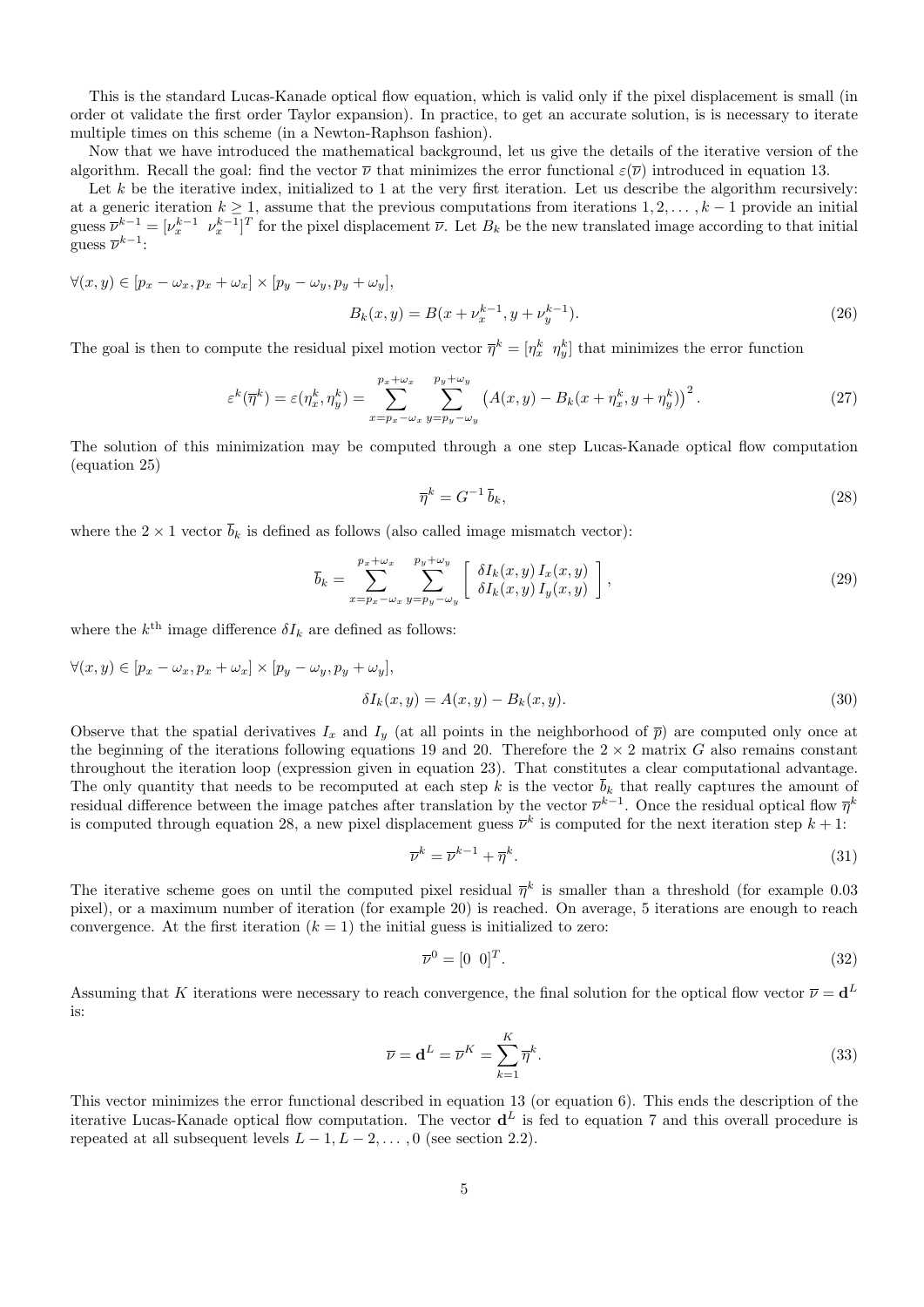# 2.4 Summary of the pyramidal tracking algorithm

Let is now summarize the entire tracking algorithm in a form of a pseudo-code. Find the details of the equations in the main body of the text (especially for the domains of definition).

**Goal:** Let **u** be a point on image I. Find its corresponding location **v** on image  $J$ 

Build pyramid representations of I and J:  $\{I^L\}_{L=0,\ldots,L_m}$  and  $\{J^L\}_{L=0,\ldots,L_m}$  (eqs. 2,3,4)

$$
Initialization of pyramidal guess: \qquad \qquad \mathbf{g}^{L_m} = [g_x^{L_m} \ \ g_x^{L_m}]^T = [0 \ \ 0]^T \tag{eq. 8}
$$

for  $L = L_m$  down to 0 with step of -1

 $Spatial\ gradient\ matrix:$ 

*Location of point* **u** *on image* 
$$
I^L
$$
:  $\mathbf{u}^L = [p_x \ p_y]^T = \mathbf{u}/2^L$  (eq. 5)

Derivative of 
$$
I^L
$$
 with respect to x:  $I_x(x,y) = \frac{I^L(x+1,y) - I^L(x-1,y)}{2}$  (eqs. 19,11)

Derivative of 
$$
I^L
$$
 with respect to y:  $I_y(x, y) = \frac{I^L(x, y+1) - I^L(x, y-1)}{2}$  (eqs. 20,11)

$$
G = \sum_{x=p_x - \omega_x}^{p_x + \omega_x} \sum_{y=p_y - \omega_y}^{p_y + \omega_y} \left[ \frac{I_x^2(x, y)}{I_x(x, y) I_y(x, y)} \frac{I_x(x, y) I_y(x, y)}{I_y^2(x, y)} \right] \quad \text{(eq. 23)}
$$

 $Initialization of iterative L-K:$  $\overline{\nu}^0 = [0 \ 0]^T$ (eq. 32)

for  $k = 1$  to K with step of 1 (or until  $\|\overline{\eta}^k\|$  < accuracy threshold)

Image difference: 
$$
\delta I_k(x,y) = I^L(x,y) - J^L(x + g_x^L + \nu_x^{k-1}, y + g_y^L + \nu_y^{k-1})
$$
 (eqs. 30,26,12)

Image mismatch vector: 
$$
\overline{b}_k = \sum_{x=p_x - \omega_x}^{p_x + \omega_x} \sum_{y=p_y - \omega_y}^{p_y + \omega_y} \left[ \begin{array}{c} \delta I_k(x, y) I_x(x, y) \\ \delta I_k(x, y) I_y(x, y) \end{array} \right] \tag{eq. 29}
$$

$$
Optical flow (Lucas-Kanade): \quad \overline{\eta}^k = G^{-1} \overline{b}_k \tag{eq. 28}
$$

*Guess for next iteration:* 
$$
\overline{\nu}^k = \overline{\nu}^{k-1} + \overline{\eta}^k
$$
 (eq. 31)

### end of for-loop on k

*Final optical flow at level L*: 
$$
\mathbf{d}^L = \overline{\nu}^K
$$
 (eq. 33)

$$
Guess for next level L - 1: \qquad \qquad \mathbf{g}^{L-1} = [g_x^{L-1} \ \ g_y^{L-1}]^T = 2\left(\mathbf{g}^{\mathbf{L}} + \mathbf{d}^L\right) \tag{eq. 7}
$$

# end of for-loop on L

| Final optical flow vector: | $\mathbf{d} = \mathbf{g}^0 + \mathbf{d}^0$ | (eq. 9) |
|----------------------------|--------------------------------------------|---------|
| Location of point on J:    | $v = u + d$                                |         |

**Solution:** The corresponding point is at location  $\bf{v}$  on image  $J$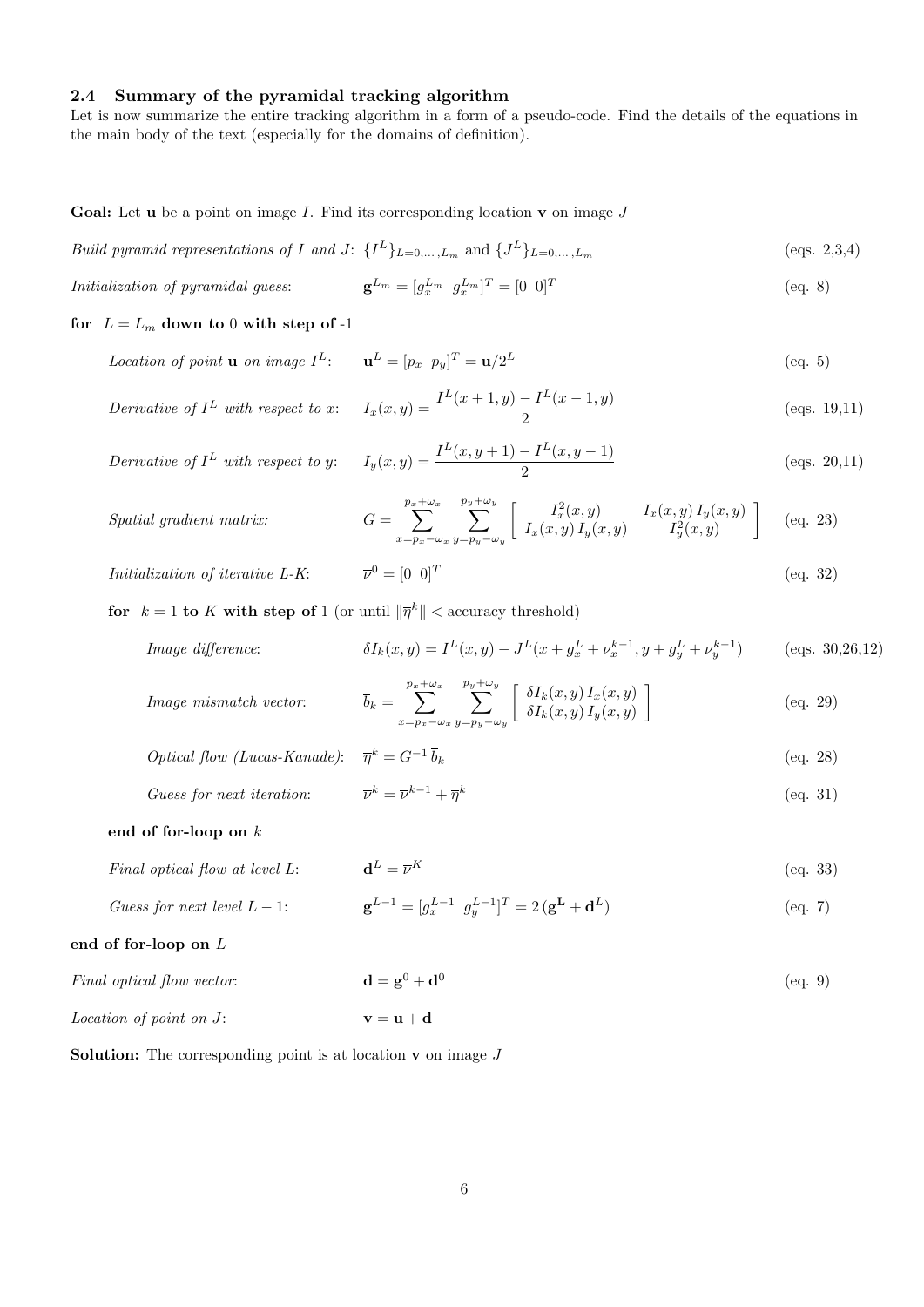#### 2.5 Subpixel Computation

It is absolutely essential to keep all computation at a subpixel accuracy level. It is therefore necessary to be able to compute image brightness values at locations between integer pixels (refer for example to equations 11,12 and 26). In order to compute image brightness at subpixel locations we propose to use bilinear interpolation.

Let L be a generic pyramid level. Assume that we need the image value  $I<sup>L</sup>(x, y)$  where x and y are not integers. Let  $x_o$  and  $y_o$  be the integer parts of x and y (larger integers that are smallers than x and y). Let  $\alpha_x$  and  $\alpha_y$  be the two reminder values (between 0 and 1) such that:

$$
x = x_o + \alpha_x,\tag{34}
$$

$$
y = y_o + \alpha_y. \tag{35}
$$

Then  $I<sup>L</sup>(x, y)$  may be computed by bilinear interpolation from the original image brightness values:

$$
I^{L}(x, y) = (1 - \alpha_{x})(1 - \alpha_{y})I^{L}(x_{o}, y_{o}) + \alpha_{x}(1 - \alpha_{y})I^{L}(x_{o} + 1, y_{o}) + (1 - \alpha_{x})\alpha_{y}I^{L}(x_{o}, y_{o} + 1) + \alpha_{x}\alpha_{y}I^{L}(x_{o} + 1, y_{o} + 1).
$$

Let us make a few observations that are associated to subpixel computation (important implementation issues). Refer to the summary of the algorithm given in section 2.4. When computing the two image derivatives  $I_x(x, y)$  and  $I_y(x, y)$  in the neigborhood  $(x, y) \in [p_x - \omega_x, p_x + \omega_x] \times [p_y - \omega_y, p_y + \omega_y]$ , it is necessary to have the brightness values of  $I^L(x, y)$  in the neighborhood  $(x, y) \in [p_x - \omega_x - 1, p_x + \omega_x + 1] \times [p_y - \omega_y - 1, p_y + \omega_y + 1]$  (see equations 19, 20). Of course, the coordinates of the central point  $\mathbf{p} = [p_x \ p_y]^T$  are not garanteed to be integers. Call  $p_{x_o}$  and  $p_{y_o}$  the integer parts of  $p_x$  and  $p_y$ . Then we may write:

$$
p_x = p_{x_o} + p_{x_\alpha}, \tag{36}
$$

$$
p_y = p_{y_o} + p_{y_\alpha},\tag{37}
$$

where  $p_{x_\alpha}$  and  $p_{y_\alpha}$  are the associated reminder values between 0 and 1. Therefore, in order to compute the image patch  $I^L(x, y)$  in the neighborhood  $(x, y) \in [p_x - \omega_x - 1, p_x + \omega_x + 1] \times [p_y - \omega_y - 1, p_y + \omega_y + 1]$  through bilinear interpolation, it is necessary to use the set of original brightness values  $I^L(x, y)$  in the integer grid patch  $(x, y) \in$  $[p_{x_o} - \omega_x - 1, p_{x_o} + \omega_x + 2] \times [p_{y_o} - \omega_y - 1, p_{y_o} + \omega_y + 2]$  (recall that  $\omega_x$  and  $\omega_y$  are integers).

A similar situation occurs when computing the image difference  $\delta I_k(x, y)$  in the neigborhood  $(x, y) \in [p_x - \omega_x, p_x + \omega_y]$  $\omega_x$  ×  $[p_y - \omega_y, p_y + \omega_y]$  (refer to section 2.4). Indeed, in order to compute  $\delta I_k(x, y)$ , it is required to have the values  $J^L(x+g_x^L+\nu_x^{k-1},y+g_y^L+\nu_y^{k-1})$  for all  $(x,y)\in[p_x-\omega_x,p_x+\omega_x]\times[p_y-\omega_y,p_y+\omega_y]$ , or, in other words, the values of  $J^L(\alpha, \beta)$  for all  $(\alpha, \beta) \in [p_x + g_x^L + \nu_x^{k-1} - \omega_x, p_x + g_x^L + \nu_x^{k-1} + \omega_x] \times [p_y + g_y^L + \nu_y^{k-1} - \omega_y, p_y + g_y^L + \nu_y^{k-1} + \omega_y]$ . Of course,  $p_x + g_x^L + v_x^{k-1}$  and  $p_y + g_y^L + v_y^{k-1}$  are not necessarily integers. Call  $q_{x_o}$  and  $q_{y_o}$  the integer parts of  $p_x + g_x^L + \nu_x^{k-1}$  and  $p_y + g_y^L + \nu_y^{k-1}$ :

$$
p_x + g_x^L + \nu_x^{k-1} = q_{x_o} + q_{x_\alpha}, \tag{38}
$$

$$
p_y + g_y^L + \nu_y^{k-1} = q_{y_o} + q_{y_\alpha}, \tag{39}
$$

where  $q_{x_\alpha}$  and  $q_{y_\alpha}$  are the associated reminder values between 0 and 1. Then, in order to compute the image patch  $J^L(\alpha, \beta)$  in the neighborhood  $(\alpha, \beta) \in [p_x + g_x^L + \nu_x^{k-1} - \omega_x, p_x + g_x^L + \nu_x^{k-1} + \omega_x] \times [p_y + g_y^L + \nu_y^{k-1} - \omega_y, p_y + g_y^L + \nu_y^{k-1} + \omega_y],$ it is necessary to use the set of original brightness values  $J^L(\alpha,\beta)$  in the integer grid patch  $(\alpha,\beta) \in [q_{x_0} - \omega_x, q_{x_0} + \omega_x, q_{x_0}]$  $\omega_x + 1] \times [q_{y_o} - \omega_y, q_{y_o} + \omega_y + 1].$ 

#### 2.6 Tracking features close to the boundary of the images

It is very useful to observe that it is possible to process points that are close enough to the image boundary to have a portion of their integration window outside the image. This observation becomes very significant as the the number of pyramid levels  $L_m$  is large. Indeed, if we always enforce the complete  $(2\omega_x + 1) \times (2\omega_y + 1)$  window to be within the image in order to be tracked, then there is "forbidden band" of width  $\omega_x$  (and  $\omega_y$ ) all around the images I<sup>L</sup>. If  $L_m$  is the height of the pyramid, this means an effective forbidden band of width  $2^{L_m} \omega_x$  (and  $2^{L_m} \omega_y$ ) around the original image I. For small values of  $\omega_x$ ,  $\omega_y$  and  $L_m$ , this might not constitute a significant limitation, howerver, this may become very troublesome for large integration window sizes, and more importantly, for large values of  $L_m$ . Some numbers:  $\omega_x = \omega_y = 5$  pixels, and  $L_m = 3$  leads to a forbidden band of 40 pixels around the image!

In order to prevent this from happenning, we propose to keep tracking points whose integration windows partially fall outside the image (at any pyramid level). In this case, the tracking procedure reamins the same, expect that the summations appearing in all expressions (see pseudo-code of section 2.4) should be done only over the valid portion of the image neigborhood, i.e. the portion of the neighborhood that have valid entries for  $I_x(x, y)$ ,  $I_y(x, y)$  and  $\delta I_k(x, y)$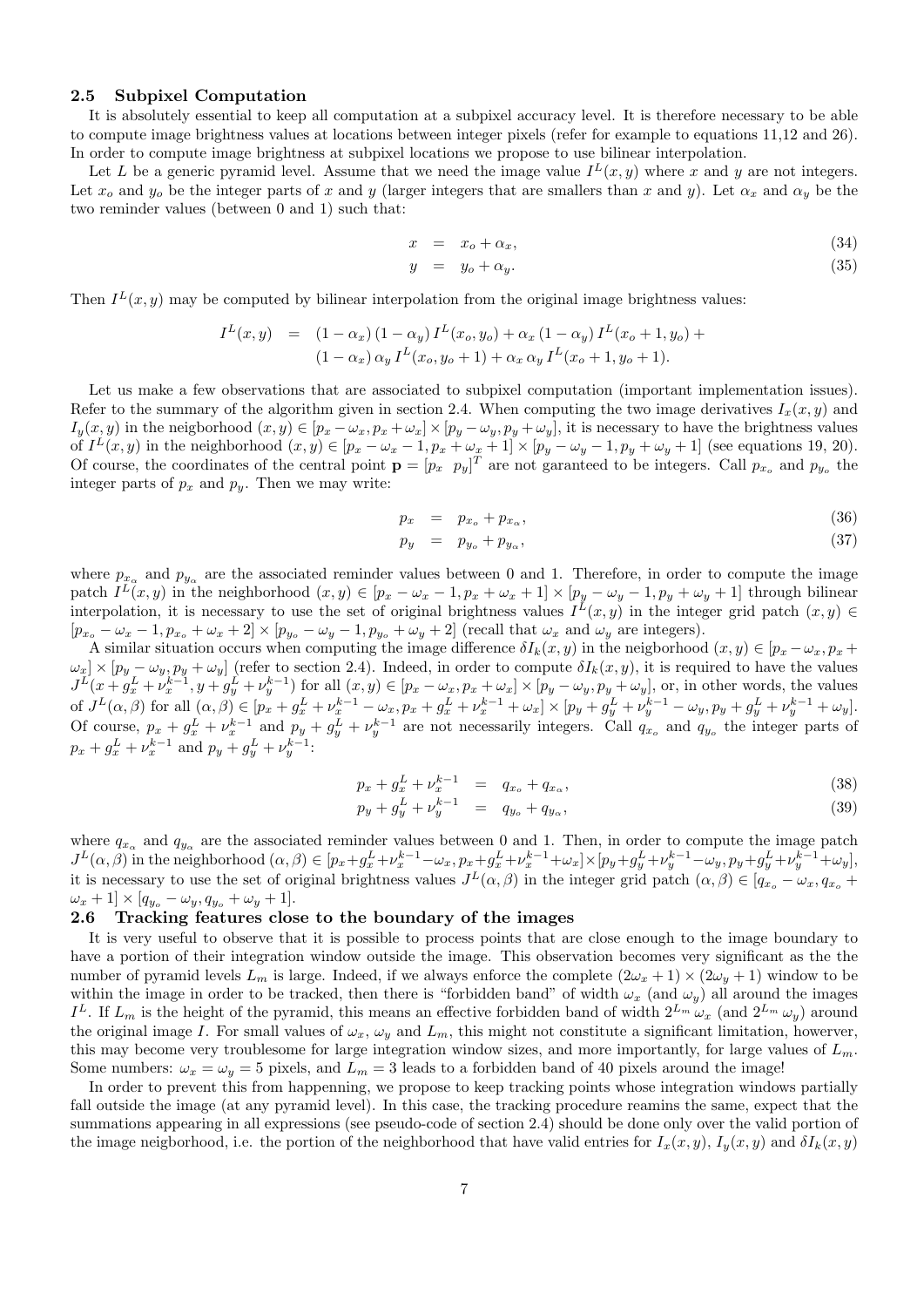(see section 2.4). Observe that doing so, the valid summation regions may vary while going through the Lucas-Kanade iteration loop (loop over the index  $k$  in the pseudo-code - Sec. 2.4). Indeed, from iteration to iteration, the valid entry of the the image difference  $\delta I_k(x, y)$  may vary as the translation vector  $[g_x^L + v_x^{k-1} \ g_y^L + v_y^{k-1}]^T$  vary. In addition, observe that when computing the mismatch vector  $\overline{b}_k$  and the gradient matrix G, the summations regions must be identical (for the mathematics to remain valid). Therefore, in that case, the G matrix must be recomputed within the loop at each iteration. The differential patches  $I_x(x, y)$  and  $I_y(x, y)$  may however be computed once before the iteration loop.

Of course, if the point  $\mathbf{p} = [p_x \quad p_y]^T$  (the center of the neighborhood) falls outside of the image  $I^L$ , or if its corresponding tracked point  $[p_x + g_x^L + v_x^{k-1} \ p_y + g_y^L + v_y^{k-1}]$  falls outside of the image  $J^L$ , it is reasonable to declare the point "lost", and not pursue tracking for it.

### 2.7 Declaring a feature "lost"

There are two cases that should give rise to a "lost" feature. The first case is very intuitive: the point falls outside of the image. We have discussed this issue in section 2.6. The other case of loss is when the image patch around the tracked point varies too much between image I and image  $J$  (the point disappears due to occlusion). Observe that this condition is a lot more challenging to quantify precisely. For example, a feature point may be declared "lost" if its final cost function  $\epsilon(\mathbf{d})$  is larger than a threshold (see equation 1). A problem comes in when having decide about a threshold. It is particularly sensitive when tracking a point over many images in a complete sequence. Indeed, if tracking is done based on consecutive pairs of images, the tracked image patch (used as reference) is implicitely initialized at every track. Consequently, the point may drift throughout the extended sequence even if the image difference between two consecutive images is very small. This drift problem is a very classical issue when dealing with long sequences. One approach is to track feature points through a sequence while keeping a fixed reference for the appearance of the feature patch (use the first image the feature appeared). Following this technique, the quantity  $\epsilon(\mathbf{d})$  has a lot more meaning. While adopting this approach however another problem rises: a feature may be declared "lost" too quickly. One direction that we envision to answer that problem is to use affine image matching for deciding for lost track (see Shi and Tomasi in [1]).

The best technique known so far is to combine a traditional tracking approach presented so far (based on image pairs) to compute matching, with an affine image matching (using a unique reference for feature patch) to decide for false track. More information regarding this technique is presented by Shi and Tomasi in [1]. We believe that eventually, this approach should be implemented for rejection. It is worth observing that for 2D tracking itself, the standard tracking scheme presented in this report performs a lot better (more accurate) that affine tracking alone. The reason is that affine tracking requires to estimate a very large number of parameters: 6 instead of 2 for the standard scheme. Many people have made that observation (see for example http://www.stanford.edu/ ssorkin/cs223b/final.html). Therefore, affine tracking should only be considered for building a reliable rejection scheme on top of the main 2D tracking engine.

# 3 Feature Selection

So far, we have described the tracking procedure that takes care of following a point  $\bf{u}$  on an image I to another location **v** on another image J. However, we have not described means to select the point **u** on I in the first place. This step is called feature selection. It is very intuitive to approach the problem of feature selection once the mathematical ground for tracking is led out. Indeed, the central step of tracking is the computation of the optical flow vector  $\overline{\eta}^k$ (see pseudo-code of algorithm in section 2.4). At that step, the G matrix is required to be invertible, or in other words, the minimum eigenvalue of  $G$  must be large enough (larger than a threshold). This characterizes pixels that are "easy to track".

Therefore, the process of selection goes as follows:

- 1. Compute the G matrix and its minimum eigenvalue  $\lambda_m$  at every pixel in the image I.
- 2. Call  $\lambda_{\text{max}}$  the maximum value of  $\lambda_m$  over the whole image.
- 3. Retain the image pixels that have a  $\lambda_m$  value larger than a percentage of  $\lambda_{\text{max}}$ . This percentage can be 10% or 5%.
- 4. From those pixels, retain the local max. pixels (a pixel is kept if its  $\lambda_m$  value is larger than that of any other pixel in its  $3 \times 3$  neighborhood).
- 5. Keep the subset of those pixels so that the minimum distance between any pair of pixels is larger than a given threshold distance (e.g. 10 or 5 pixels).